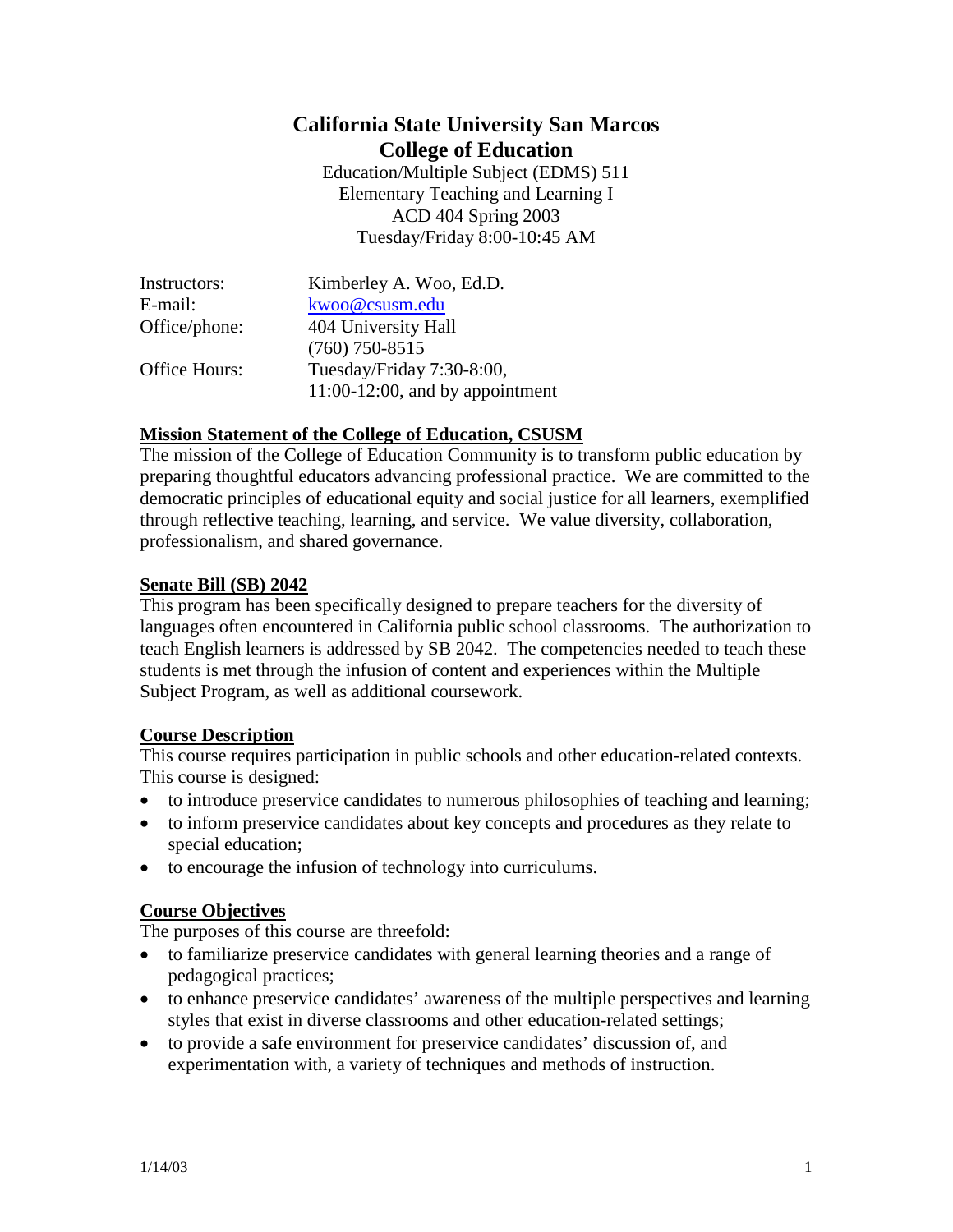# **Required Text**

- Custom reader available at the book store (Marion, Valadez, Woo).
- ISTE NETS
- Choate, J.
- Villa, R., & Thousand, J. (2002/1995). *Creating and inclusive school .*Alexandria, VA: ASCD..

#### **Accommodation for Disabilities**

Students requiring reasonable accommodations need to contact Disabled Student Services in order to make the necessary arrangements. This organization is located in Craven Hall, room 5025a, and can be reached by telephone at (760) 750-4905 or (760) 750-4909 (TDD users).

### **Plagiarism**

All work submitted for this course should reflect students' efforts. When relying on supporting documents authored by others, cite them clearly and complete. Failure to do so may result in failure of the course.

### **Grading Policy**

All students will come prepared to class; readings and homework assignments are listed on the dates on which they are due.

All required work is expected to be on time. One grade level will be deducted for each class meeting for which it is late (e.g., an "A" assignment that is submitted one class session late will be marked down to an A-). Unless prior instructor approval is secured, assignments will not be accepted three class sessions after which they are due. Life and death situations will be handled on a case-by-case basis, as determined by the instructors.

It is expected that students will proofread and edit their assignments prior to submission. Students will ensure that the text is error-free (grammar, spelling), and ideas are logically and concisely presented. Refer to American Psychological Association (APA) manual, 5<sup>th</sup> edition, for guidance. Neglecting to do the above will impact the instructor's ability to read and understand the text**; the assignment's grade will be negatively affected as a result of this oversight.**

Grading will also include a component of "professional demeanor." Students will conduct themselves in ways that are generally expected of those who are entering the education profession. This includes but is not limited to the following:

- On-time arrival to all class sessions;
- Advance preparation of readings and timely submission of assignments;
- Respectful participation in all settings (e.g., whole group, small group, in/outside of class);

Carefully considered, culturally aware approaches to solution-finding.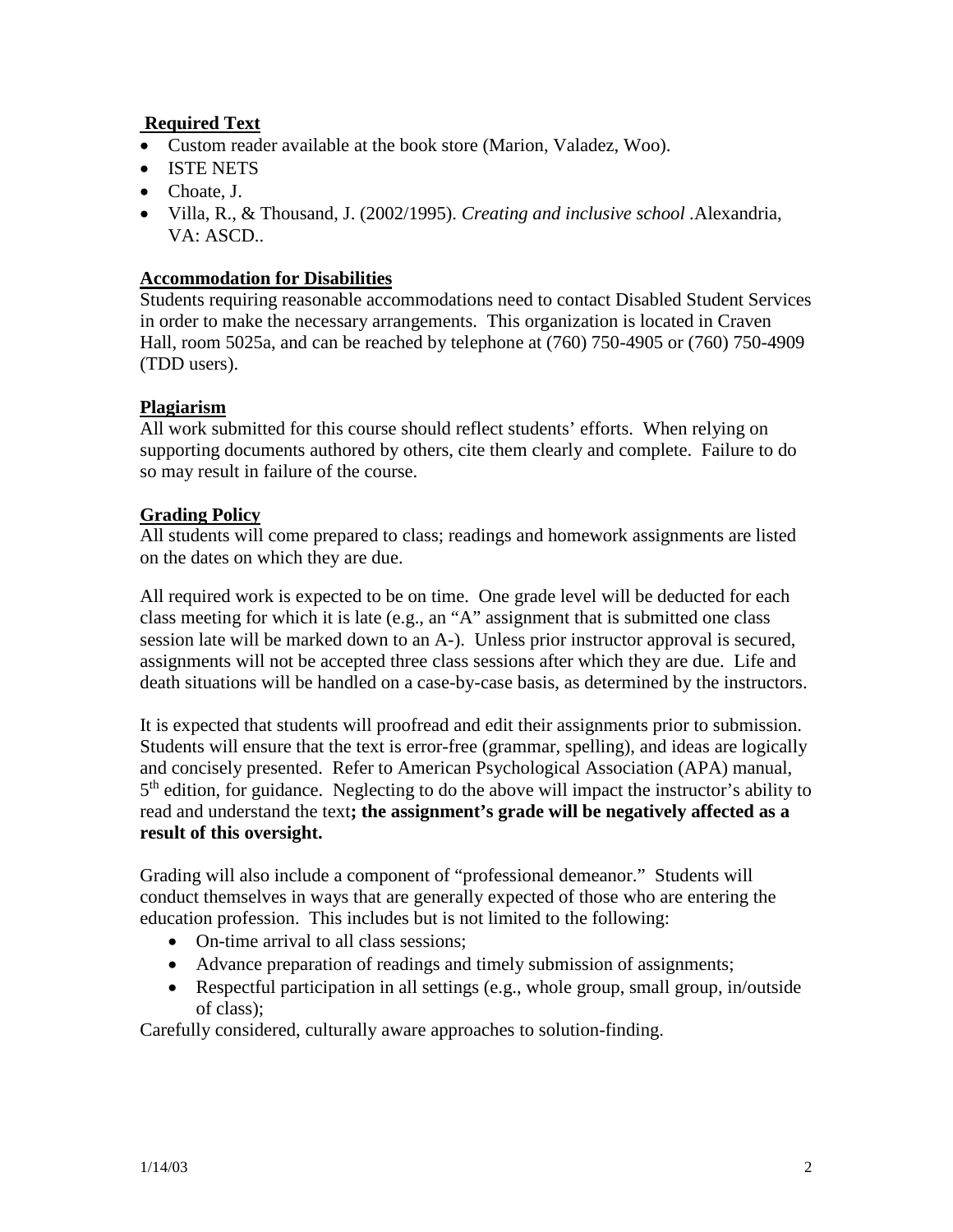| Janaury 21 | T           | <b>Introduction to course</b><br>1. Who are we?<br>2. SELF Personality learning profile.<br>3. "New Social Studies" sorting activity.<br>4. Review syllabus and course requirements.<br>HW:<br>Self-profile of Learning Style (1-2 total pages)<br>٠<br>Describe your learning style (1 paragraph). Recall one<br>occasion during which this style proved to be either a<br>strength or weakness in the particular learning<br>environment.<br>Make preparations to teach a 5-minute lesson (to three<br>$\bullet$<br>classmates) on any topic. Bring enough materials for<br>three "students." This activity will occur in the next<br>class, September 9.                                                                                    |
|------------|-------------|------------------------------------------------------------------------------------------------------------------------------------------------------------------------------------------------------------------------------------------------------------------------------------------------------------------------------------------------------------------------------------------------------------------------------------------------------------------------------------------------------------------------------------------------------------------------------------------------------------------------------------------------------------------------------------------------------------------------------------------------|
| January 24 | $\mathbf F$ | Ways of knowing connected to practice<br>1. Talk about Disabilities characteristic matrix.<br>2. Discuss learning styles in small and whole group.<br>3. 5-minute lesson teaching in small groups.<br>4. Create criteria for on-going practice teaching activities.<br>5. Mini-lecture on Piaget and Vygotsky.<br>HW:<br>Chapter 4: Cognitive Development I, Piaget and<br>Vygotsky (pp.7-46).<br>Get a copy of state and/or school district description of<br>٠<br>grade-level competencies of the grade you are<br>observing.                                                                                                                                                                                                                |
| Janaury 28 | T           | Ways of knowing connected to practice cont.<br>1. Jigsaw activity with other educators: John Dewey,<br>Howard Gardner, Carol Gilligan, Gloria Ladson-<br>Billings, Sped?<br>2. Create a chart that summarizes main points of the<br>various educational philosophies.<br>3. Discuss positive/negative aspects of organizing<br>information via a chart.<br>4. Propose other ways to help organize information.<br>5. Review fundamentals of observation.<br>6. In groups of 3-4 students, go out onto campus and<br>sketch a place. Note interactions, patterns of<br>movement, and ways the setting influenced interactions.<br>HW:<br>Chapter 5: Cognitive Development II, Cognitive<br>Processes (pp. 49-95).<br>Villa/Thousand, chapter 6. |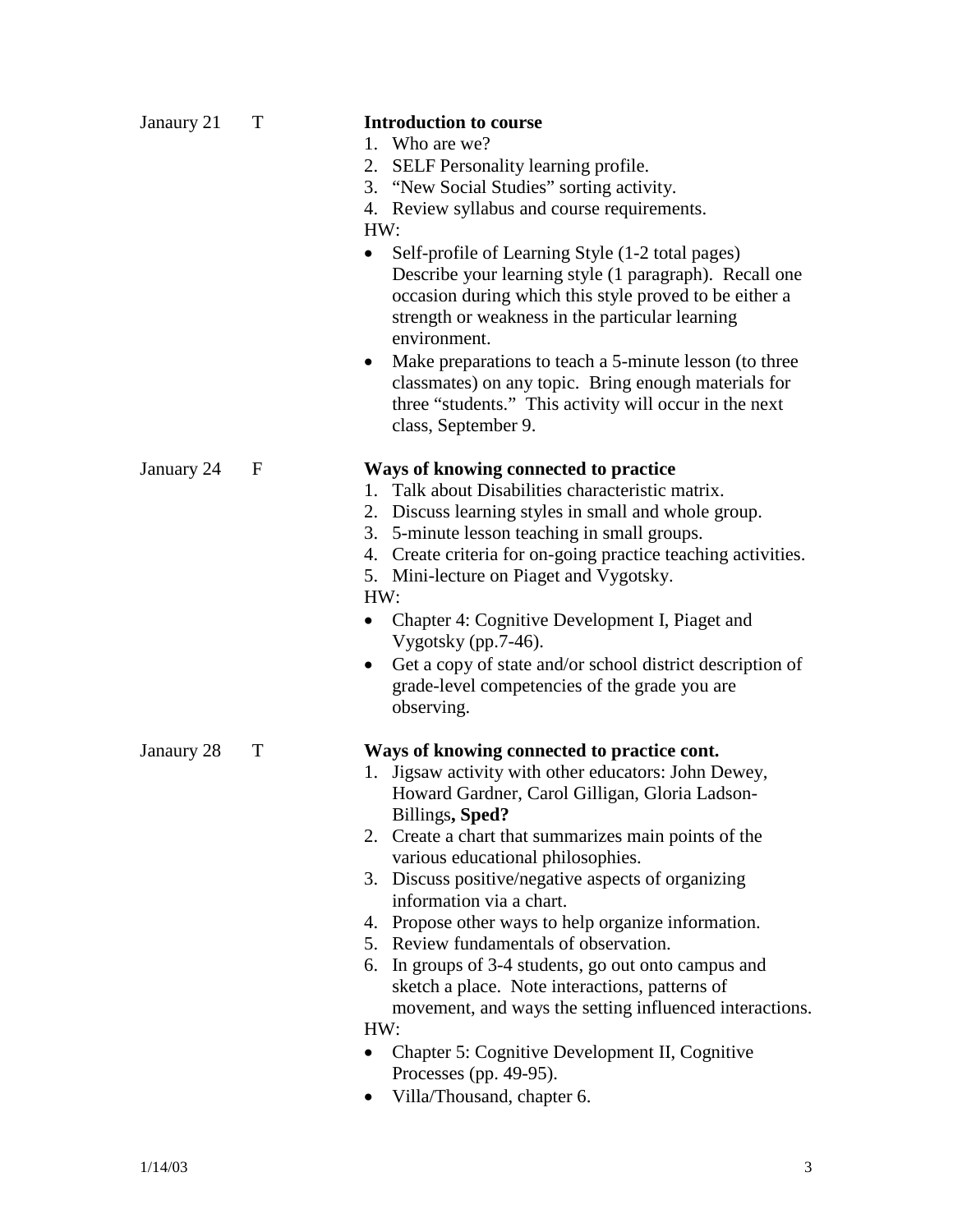| January 31 | F | <b>Structures and procedures that promote learning</b><br>Quick write--personal memory from experience with<br>1.<br>group work.<br>2. Pair share.<br>3. Share with class.<br>4. Write on board important considerations when planning<br>for group work.<br>5. Discuss observations of physical environment in<br>classrooms.<br>HW:<br>Chapter 6: Nature of and struggle for power<br>$\bullet$<br>(pp. 231-254).<br>Chapter 3: Managing the physical environment<br>$\bullet$<br>(pp. 255-268).<br>Choate, chapter 14.<br>$\bullet$<br>Observation of physical environment (Sketch plus 1-<br>$\bullet$<br>2 total pages)<br>1. Sketch the physical layout of the classroom (e.g.<br>desks, chairs, windows, doors, blackboard, cubbies,<br>closet, resource storage, bulletin boards, lighting,<br>ventilation, sound etc.)<br>2. Discuss one to three aspects about the classroom's<br>physical environment and ways it/they may positively,<br>negatively (or a mixture of both) influence the context<br>and student performance. |
|------------|---|------------------------------------------------------------------------------------------------------------------------------------------------------------------------------------------------------------------------------------------------------------------------------------------------------------------------------------------------------------------------------------------------------------------------------------------------------------------------------------------------------------------------------------------------------------------------------------------------------------------------------------------------------------------------------------------------------------------------------------------------------------------------------------------------------------------------------------------------------------------------------------------------------------------------------------------------------------------------------------------------------------------------------------------|
| February 4 | T | Structures and procedures cont.<br>1. Brainstorm ways to establish a "safe" classroom<br>environment.<br>2. Discuss ways in which classroom rules from<br>observation sites promote/hinder classroom "safety."<br>Distribute and discuss "classroom safety" ideas from<br>3.<br>Poway district.<br>4. Debrief Cultural Plunge experiences.<br>HW:<br>Chapter 2, Why we need classroom rules (pp. 183-205).<br>Chapter 5: Democratic consequences (pp. 207-229).<br>Bring a list of classroom rules from the room you are<br>observing.                                                                                                                                                                                                                                                                                                                                                                                                                                                                                                   |

• Cultural Plunge (3-5 total pages) 1. Describe the overall setting of the "unfamiliar" culture (e.g., race/ethnicity, disabilities, gender, sexuality, religious, social/economic) (1-2 paragraphs). 2. Briefly describe the meaningful interaction(s) with an individual(s) from this culture (1-2 paragraphs, cont)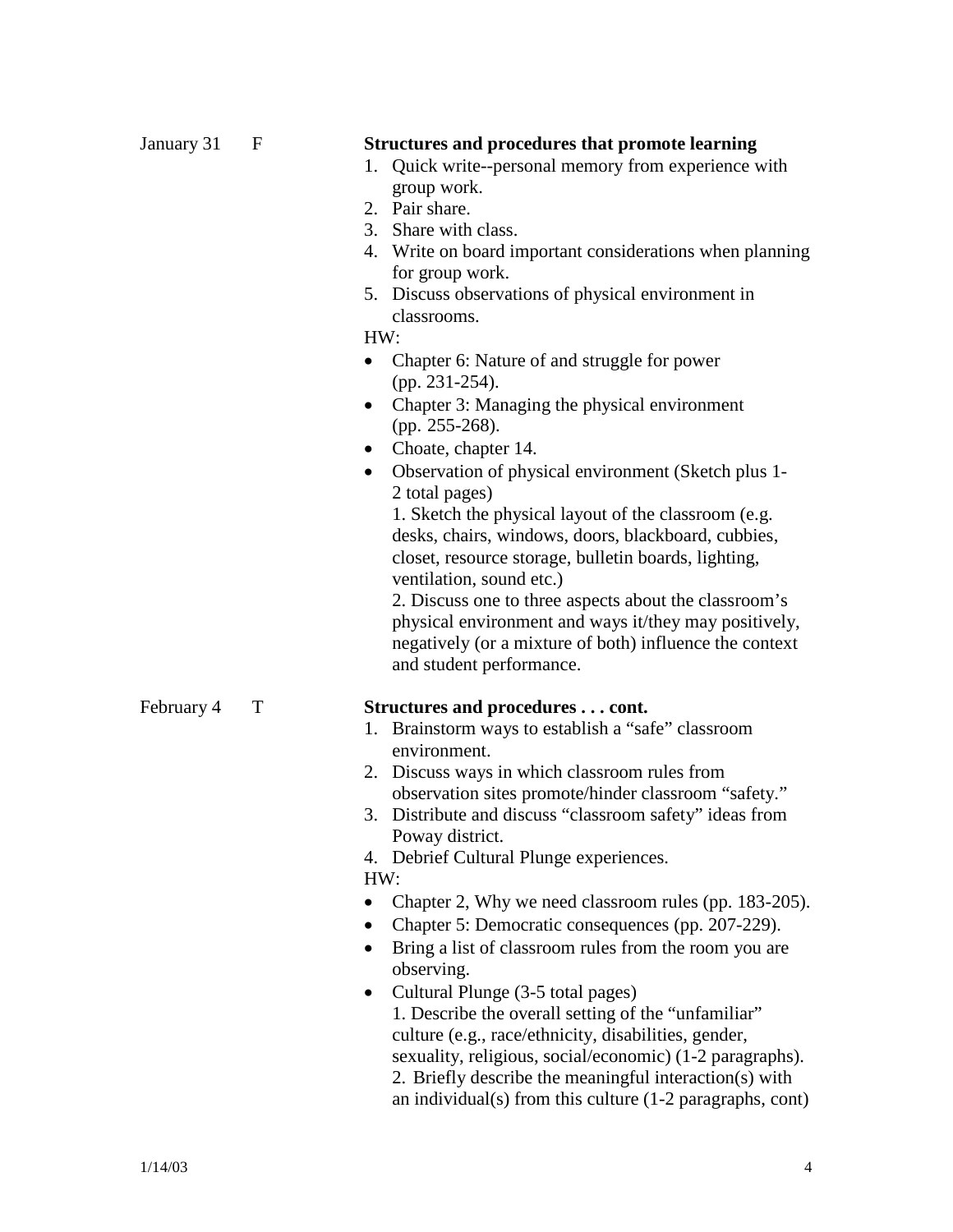|             |   | 3. Discuss one-three similarities/differences between<br>the individual's(s) perspective(s) and your own.<br><b>4.</b> Propose and discuss one to three (see above point)<br>strategies that might be used in learning environments<br>to accommodate these differences.                                                                                                                                                                                                                                                                                                                                                        |
|-------------|---|---------------------------------------------------------------------------------------------------------------------------------------------------------------------------------------------------------------------------------------------------------------------------------------------------------------------------------------------------------------------------------------------------------------------------------------------------------------------------------------------------------------------------------------------------------------------------------------------------------------------------------|
| February 7  | F | <b>Differentiated Design</b><br>1. Universal Design.<br>2.<br>3.<br>HW:<br>Choate, chapters 1,3.<br>$\bullet$<br>Villa/Thousand, chapter 5 & pp.125-135.                                                                                                                                                                                                                                                                                                                                                                                                                                                                        |
| February 11 | T | Differentiated design cont.<br>1. Review various lesson plan formats.<br>2. Introduce idea of year-long planning.<br>3. In small groups (based on similar learning styles), have<br>students draft one lesson plans that target their preferred<br>learning style.<br>4. Ask students to adjust the same lesson plan to target a<br>different learning style.<br>5. Explain the adjustments to the whole class.<br>HW:<br>Chapter 4: Teacher as designer II: Teacher's lesson<br>planning (pp. 351-375).<br>Thousand article on Universal design.<br>$\bullet$<br>Bring a copy of the school calendar from observation<br>site. |
| February 14 | F | Differentiated design cont.<br>1. Library field trip (curriculum resources room, education<br>journals).                                                                                                                                                                                                                                                                                                                                                                                                                                                                                                                        |
| February 18 | T | <b>Reflective practice</b><br>1. Eye of the Storm video.<br>2. Discuss as a class, "Do you feel Jane Elliot's approach<br>to facilitating personal growth was acceptable for 3 <sup>rd</sup><br>graders?"<br>3. Discuss the use of role-playing and simulations.<br>HW:<br>Chapter 2: Class (pp. 456-493).<br>Chapter 3: Racism in schools (pp. 579-616).<br>Observation of special needs (3-5 pages)<br>$\bullet$<br>1. Briefly describe context of observation (contd)<br>$(1-2$ paragraphs).                                                                                                                                 |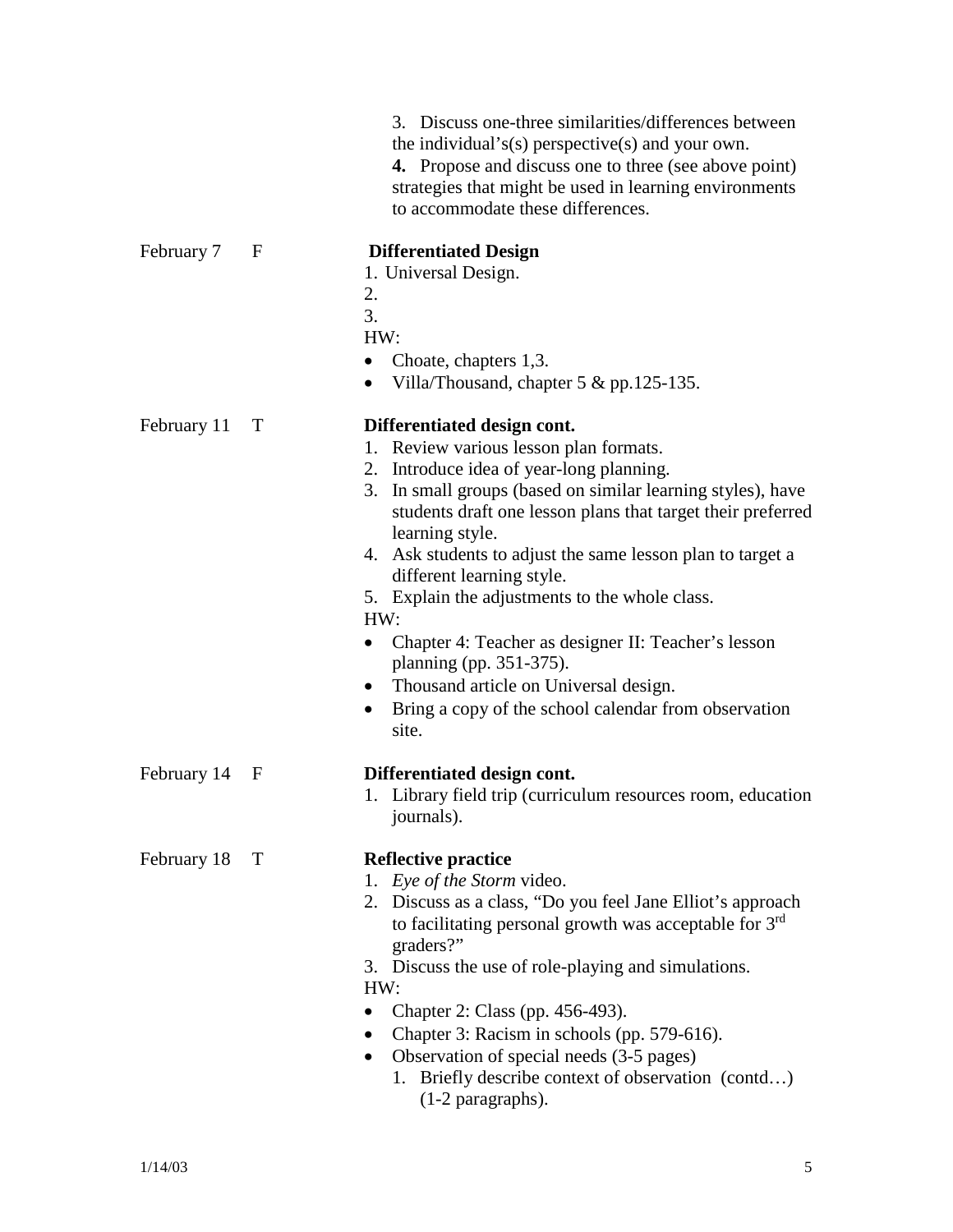|               |   | 2. Briefly describe child and particular special need<br>$(1-2$ paragraphs).<br>Describe ways in which other students, the teacher,<br>3.<br>and the setting supported, ignored, and/or<br>negatively impacted this child's school experience.                                                                                                                                                                                                                                                                                                                                                                                                      |
|---------------|---|-----------------------------------------------------------------------------------------------------------------------------------------------------------------------------------------------------------------------------------------------------------------------------------------------------------------------------------------------------------------------------------------------------------------------------------------------------------------------------------------------------------------------------------------------------------------------------------------------------------------------------------------------------|
| February 21   | F | Reflective practice cont.<br>*Meet in computer lab for this class.<br>1. Introduce Disability characteristics matrix.<br>2. Begin working on the matrix in class.<br>HW:<br>Choate, chapter 2, 15.                                                                                                                                                                                                                                                                                                                                                                                                                                                  |
| February 25 T |   | Reflective practice cont.<br>Introduce case analysis approach, a strategy for solution<br>1.<br>finding.<br>2. Practice case analysis techniques in small groups.<br>3. Brainstorm ways in which case analysis techniques can<br>be incorporated into curriculum.<br>HW:<br>Chapter 4, Gender (pp. 496-530).<br>Chapter 6, Religion (pp. 531-574).<br>$\bullet$<br>Chapter 2 excerpt: Latino/Hispanic Diversity<br>(pp. 575-578).<br>Keep working on Disabilities characteristics matrix                                                                                                                                                            |
| February 28   | F | <b>Teacher as professional</b><br>1. In small groups review oaths and codes from various<br>professions.<br>2. Highlight similarities and differences among<br>professions.<br>3. Define "professionalism for teachers."<br>4. As a group, try to compile a list of ten items/aspects of<br>professions/professionalism.<br>5. Distribute and review Poway criteria.<br>6. Share internet research findings.<br>HW:<br>• Use the internet to find (and bring a hard copy to class)<br>2-3 documents/articles/list of recommendations that<br>address "teacher professionalism".<br>ISTE NETS, chapter 1.<br>Disabilities characteristic matrix due. |

March 4 T **Teacher as professional cont.**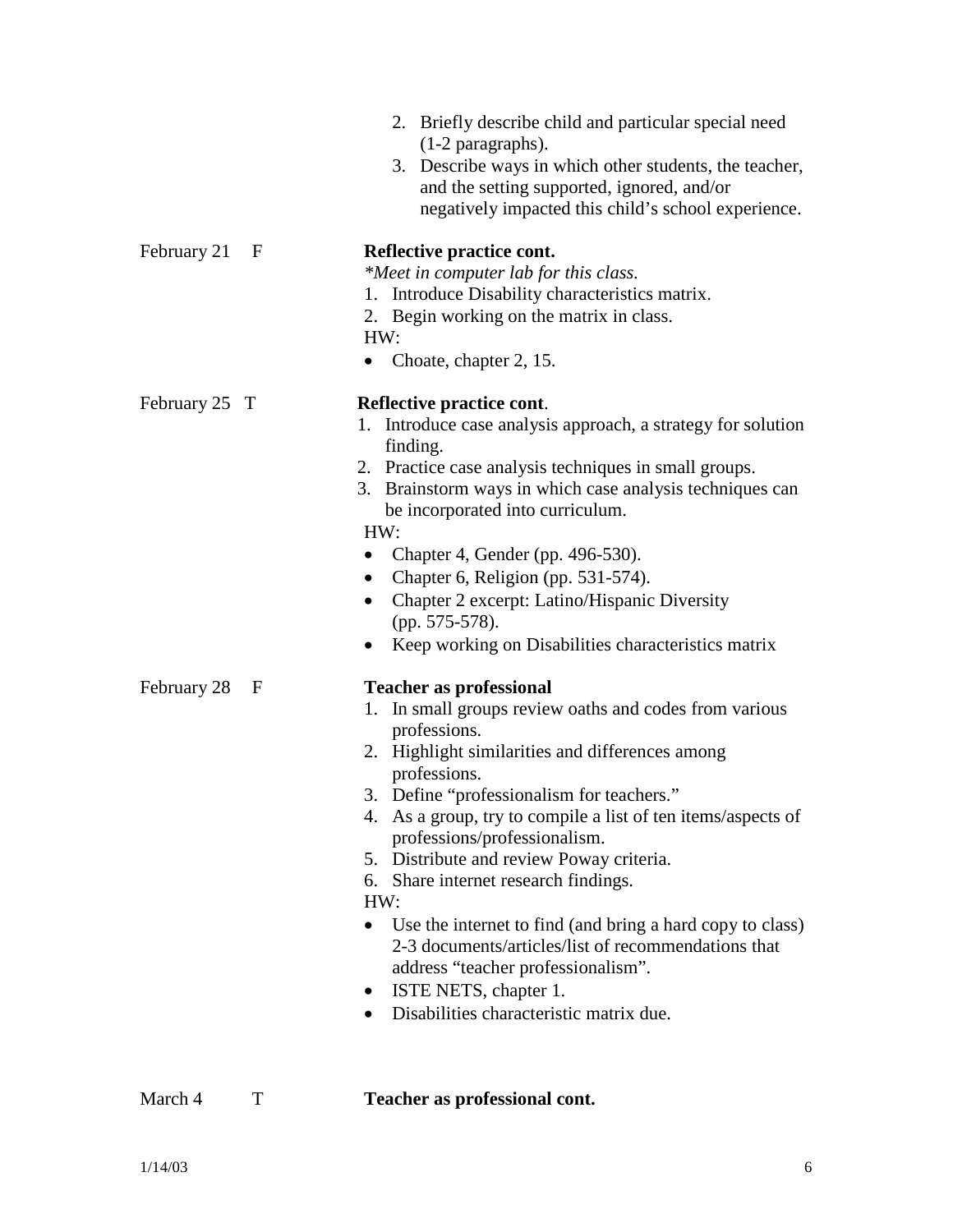|          |   | 1. Define resume and C.V.<br>2. Work in small groups- peer edit resumes<br>3. Discuss importance of professional demeanor, attire<br>and grooming.<br>4. Electronic portfolio presentation.<br>HW:<br>Bring four copies of resume to class.                                                                                                                               |
|----------|---|---------------------------------------------------------------------------------------------------------------------------------------------------------------------------------------------------------------------------------------------------------------------------------------------------------------------------------------------------------------------------|
| March 7  | F | Hansen symposium                                                                                                                                                                                                                                                                                                                                                          |
| March 11 | T | <b>Teacher as professional</b><br>1. Mock interviews<br>Debrief after each interview<br>$2^{\circ}$<br>Share thoughts on Hansen symposium.<br>3.<br>HW:<br>Come to class in "professional attire"<br>Review California Standards for the teaching profession<br>http://www.ctc.ca.gov/cstpublication/cstpreport.html<br>Come dressed in professional attire.<br>$\bullet$ |
| March 14 | F | Wrap-up<br>1. Complete case analysis in-class<br>2. Course evaluations                                                                                                                                                                                                                                                                                                    |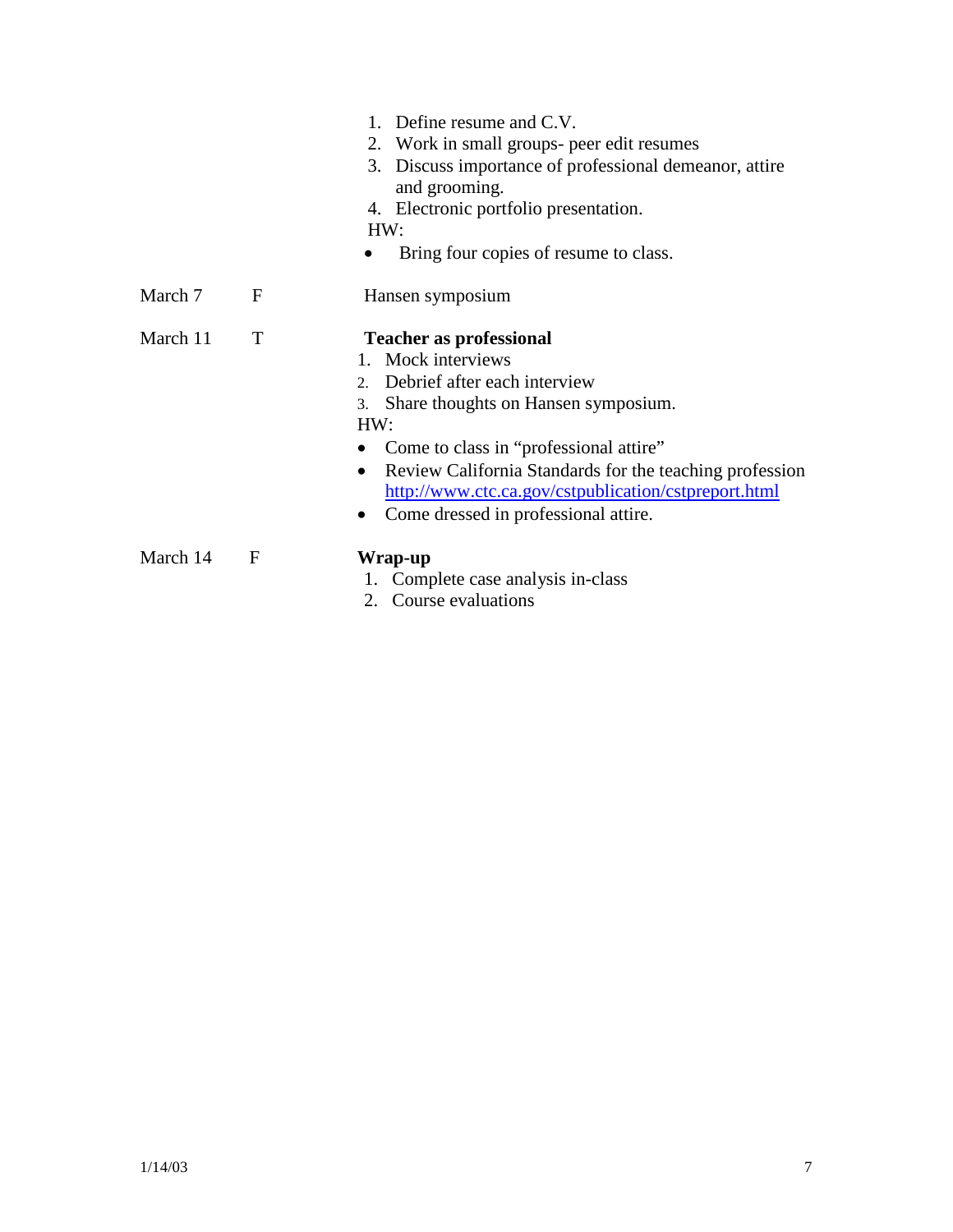(student's name/ signature and date) (home telephone/cell phone)

\_\_\_\_\_\_\_\_\_\_\_\_\_\_\_\_\_\_\_\_\_\_\_\_\_\_\_\_\_\_\_\_\_\_\_ \_\_\_\_\_\_\_\_\_\_\_\_\_\_\_\_\_\_\_\_\_\_\_\_\_\_\_\_\_\_\_\_\_\_\_\_\_

# **Attendance/participation (16%)**

| 1/21   | 2/18  |  |
|--------|-------|--|
| 1/24   | 2/21  |  |
| $1/28$ | 2/25  |  |
| 1/31   | 2/28  |  |
| 2/4    | $3/4$ |  |
| $2/7$  | 3/7   |  |
| 2/11   | 3/11  |  |
| 2/14   | 3/14  |  |

# **Professional demeanor (4%)** 2014 (4%)

### **Individual assignments (40%)**

| Due Date | Assignment                          | Grade    |
|----------|-------------------------------------|----------|
| 9/5      | SELF profile                        | (5%)     |
| 9/16     | Observation of physical environment | (5%)     |
| 9/19     | <b>Cultural Plunge</b>              | $(10\%)$ |
| 10/3     | Observation of special needs        | $(10\%)$ |
| 10/14    | Disability characteristics matrix   | $(10\%)$ |
|          | Group assignment (40%)              |          |
| 10/24    | In-class case analysis              | (20%)    |
| On-going | Peer teaching                       | (20%)    |
|          |                                     |          |

**Total \_\_\_\_\_\_\_\_(100%)**